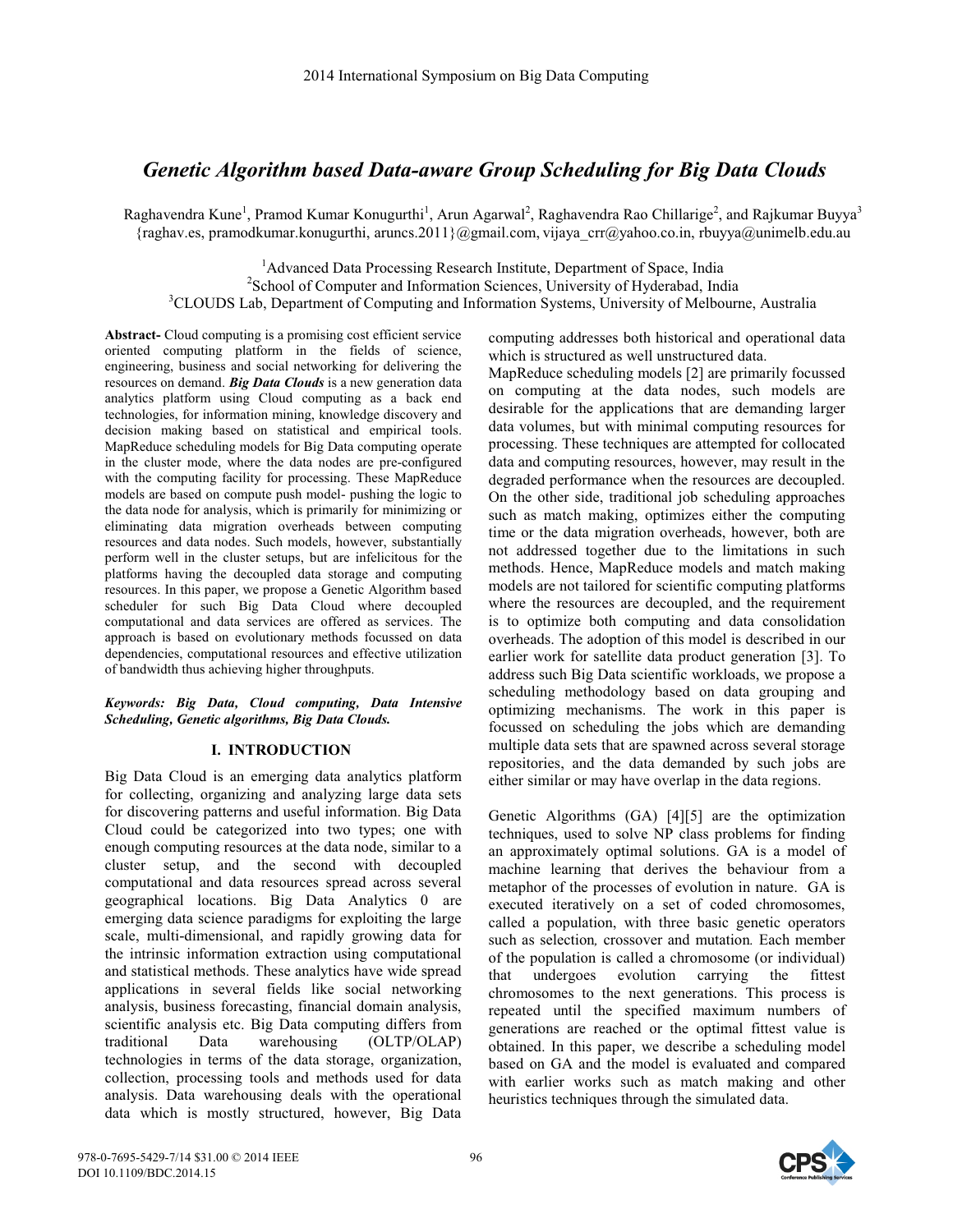The rest of the paper is organized as follows. Section II describes the related work, Section III describes the system architecture, Section IV describes the methodology, and GA problem formulation, Section V describes results with simulated data, and Section VI presents conclusions and future work.

# **II. Related Work**

Previous works on scheduling in Data Grids [6][7]have been more concerned with the relationship between job assignment and data replication based on computation and data proximity. Mohammed et.al [8] discussed a Close-to-Files algorithm, searching the entire solution space for a combination of computational and storage resources for minimizing the processing time with the restriction of one dataset per job for execution.

Srikumar [9]described scheduling the distributed data intensive applications on global grids based on a set coverage approach for cost and time minimizing problems. This approach is based on the availability of both computation and data resources; however, data transfer from replicated sites and the selection of efficient computing nodes for minimizing the execution times are not addressed.

Big Data computing frameworks such as Apache Hadoop [10] is an open source implementation for MapReduce scheduling methods; the examples are Fair [11], Capacity [12], and Throughput [13]. Fair Scheduler is a pluggable group scheduler where in each group gets equal time slots for computation. Capacity Scheduler is similar to FIFO within each queue, but limiting the maximum resources per queue. Throughput Scheduler reduces overall job completion time on heterogeneous cluster by actively assigning tasks to computing nodes based on the server capabilities. Shared Scan Schedulers  $S^3$ [14]allows sharing the scan of a common file for multiple jobs arriving at different time intervals thus improving the performance of multiple jobs which are operating on a common data file.

In this paper, we discuss a scheduling methodology, where computational resources and data storages are decoupled with the data replicated over storage repositories which are geographical dispersed. Here, the problem is focussed on grouping the jobs based on the data requirements, and the objective is to minimize the total makespan considering both computational resources and communication bandwidth effectively.

#### **III. System Architecture and Workflow**

The system architecture is depicted in Figure 1 with four basic elements like scheduling broker, computing infrastructure providers, data providers, and

analytics/applications developers/users. Compute providers offers a large scale computing infrastructure, data providers service the data on demand, scheduler broker periodically collects the jobs from the pool and determines the effective schedule to increase system throughput.



**Figure 1. System Architecture** 

The workflow is depicted in Figure 2. The major activities in the workflow are: a) grouping the job based on the common/overlap data which we call as the family construction, b) determining the data workloads between compute and replicated sites, and c) discovering the optimal schedule to minimize the turnaround time of the jobs. These activities are explained below.



**i. Family construction**: The jobs with common/overlap data are grouped together, called "**family**". To discover the grouping, metadata attributes such as object identifiers, and key/value descriptions are used as parameters. Object identifiers uniquely identify the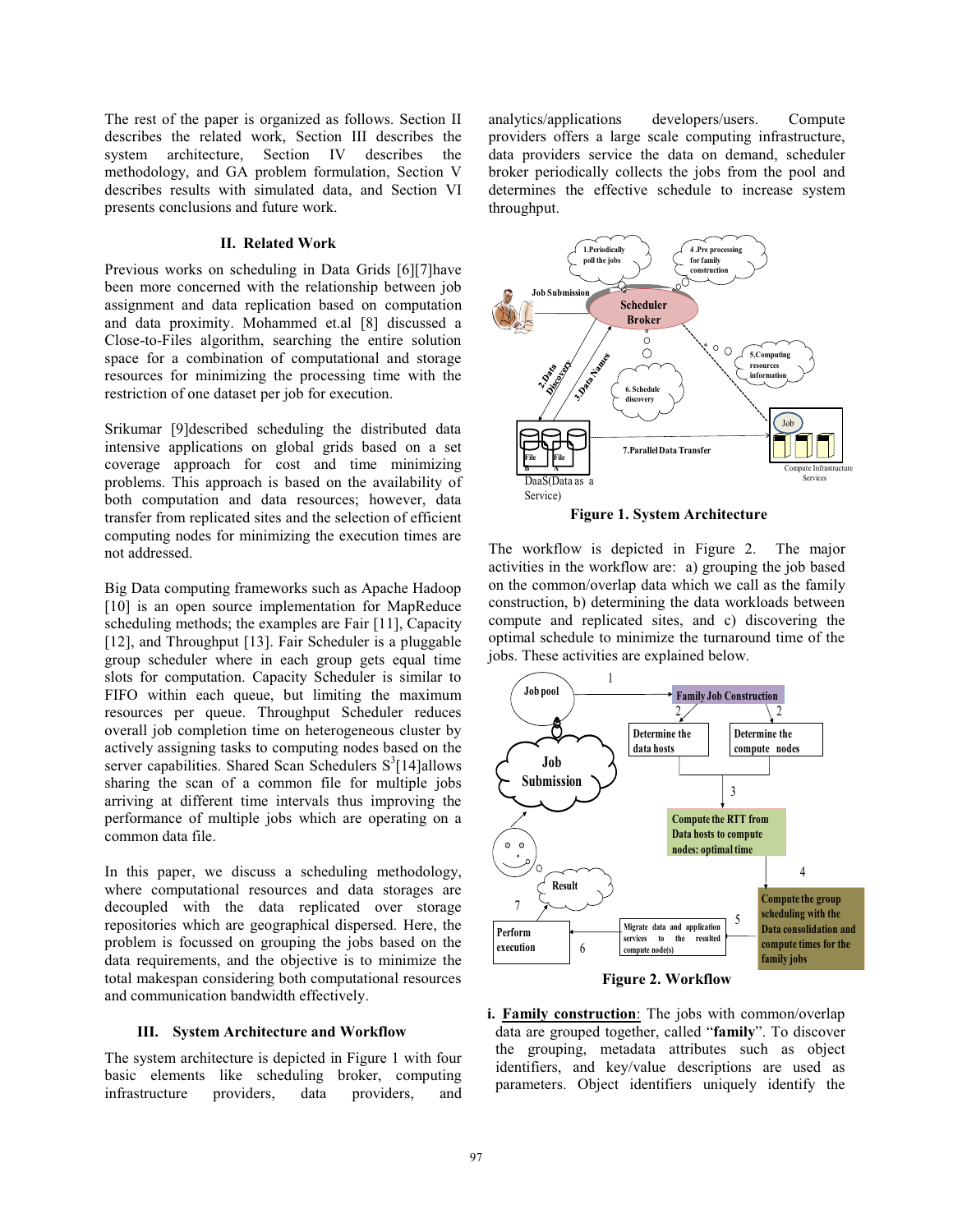objects in a bucket, and the object metadata is a set of name-value pairs for describing the data content. Object based storage mechanisms such as Openstack Swift [15], and Amazon S3 [16] offers object keys and the associated metadata tagged with the files/objects. Object metadata is of two types- system metadata and userdefined metadata. System metadata describes the object creation dates, storage class information etc., and the user-defined metadata tags the additional information for the objects. First, we apply the query to discover the jobs with similar object identifier tags, followed by key/value pair combination for finding the common/overlap data. However, the discussed methods are limited, but, these could be extended to other data overlap/commonality computing techniques.

- **ii. Determining data workloads:** The data workload is determined based on the available bandwidth between the replicated sites and the compute nodes. Network traces based on round trip time over a time period is used as parameter (weight factor for the data channel)in our model to estimate the amount of data to be transferred from each of the replicated sites.
- **iii. Optimal Schedule:** The schedule is based on steady state genetic approach using turnaround time minimization as fitness value.
- **iv. Data and applications migration:** Based on the schedule map, data and application services would be migrated to the compute nodes.
- **v. Execution:** Jobs execution on the compute nodes, and the deletion of the temporary and migrated data sets from the computing nodes.
- **vi. Result:** Final result sent to the end user.

## **IV. METHODOLGY**

Here, we discuss the methodology for family construction, notations and problem formulation.

#### **A. Family construction**

Graph data structure, we call here as family graph is used for grouping the jobs. In the family graph, job is represented as node and the data required by both the jobs (adjacent nodes) is represented by the edge. A sample family graph with 7 jobs numbered from 1 to 7, and three data sets named from  $X_1$  to  $X_3$  are shown in Figure 3.



**Figure 3. Family graph** 

The graph indicates that the jobs 1, 2, 3, and 4 require the data with id  $X_1$ , the jobs 1 and 4 require the data with id  $X_2$ , and jobs 5, 6 and 7 require the data with id X3 for processing. The families are formed by computing the connected components of the graph. The graph in Figure 3, results in two connected components with the nodes 1, 2, 3, and 4 for the first component, the nodes with 5, 6, and 7 for the second component. The resultant connected components form two groups or two family jobs which are to be processed further.

#### **B. Notations used**

Mathematical notations for the problem formulation are described in Table 1.

### **Table 1.Mathematical Notations**

 $J = Total number of jobs$ 

N= Total number of computing nodes in the grid

- H= Total number of data service/providers
- F= Total number of families
- $w_f$ = Total number of jobs in the family f.

*TD*fi = Data Make Span(Consolidation time) in minutes of the family  $f \in F$  on Node i.

rhi =Estimated packet transmission time in seconds between data provider  $h \in H$  to compute node  $i \in N$ .

 $X_f$ = Amount of data required in GB for the family  $f \in F$ .

 $x_{\text{fhi}}$  = Data chunk in GB from the data provider h  $\in$  H to compute node  $i \in N$  for the family  $f \in F$ .

 $\rho_{hi}$ = Weight assignment to the channel from data provider  $h \in H$  to compute node  $i \in N$ .

 $TR_{ii}$  = Turnaround time of the job j on node i.

- $TS_{ii}$ = Setup time of the job j on node i.
- $TA_i =$  Arrival Time of the job j.
- $\Delta_{fi}$  = Decision variable.
- $\delta_{fi}$  = Assignment variable.

## **C. Objective Function**

The objective is to minimize the turnaround time of the jobs over the computing nodes.

Minimize 
$$
\sum_{j=1}^{J} \sum_{i=1}^{N} \sum_{f=1}^{F} TR_{ji} \Delta_{fi} \delta_{j}^{f}
$$

$$
\delta_{j}^{f} = \begin{cases} 0 & \text{if } j \notin f \\ 1 & \text{if } j \in f \end{cases}
$$

$$
TR_{ji} = TD_{fi}/w_{f} + TS_{ji} + TL_{ji} - TA_{j}
$$

where

- $TR_{ii}$ : Turnaround time of the job j $\epsilon$ f on computing node i.
- $TD_{fi}$ : Data consolidation of the family f on computing node i*.*
- TS $_{ii}$ : Setup time of the job j $\epsilon$ f, on computing node i.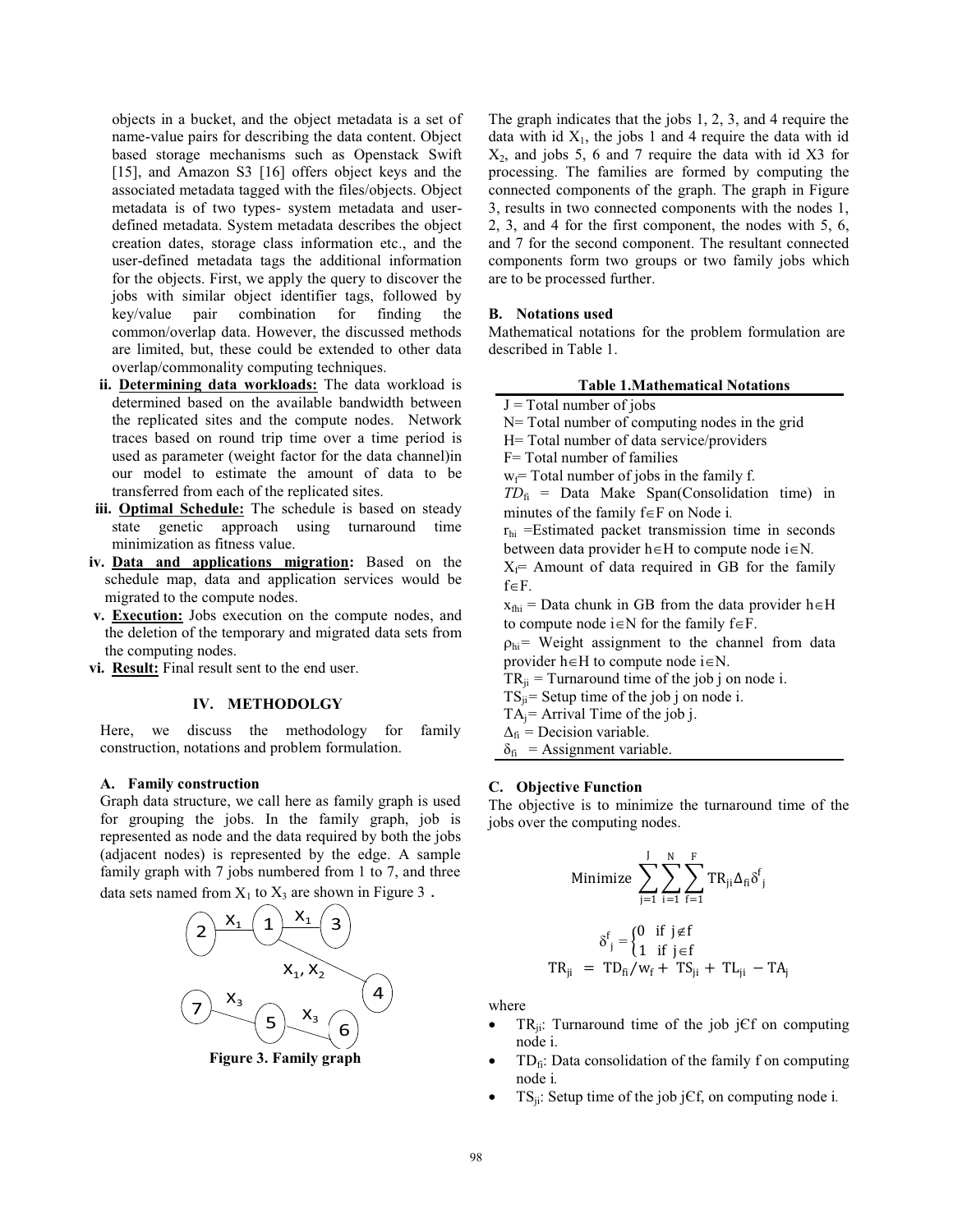- TL<sub>ji</sub>: Length of the job  $j \in f$ , on computing node i.
- TA<sub>j</sub>: Arrival /Submission time of the job j  $\in$  f.

subject to the following constraints

 A family is assigned to either one compute node or none.

$$
\sum_{i=1}^{N} \Delta_{fi} \le 1 \text{ for } f = 1, 2, \dots, F
$$

$$
\Delta_{fi} \in \{0, 1\}
$$

 Compute node can have either none or many families assigned to it

$$
\sum_{f=1}^{F} \Delta_{fi} \ge 0 \text{ for } f = 1, 2, \dots, N
$$

$$
\Delta_{fi} \in \{0, 1\}
$$

#### **D. Determining the data consolidation time**

Network traces between the computing resources and data hosts/providers are used to estimate the channel bandwidth availability. Such stored network traces over a time period for example 15 minutes are used as parameter to estimate the data quantity to migrate from each of the data providers to compute node. Below we will discuss the procedure for computing the percentage of the data to be obtained from each of the data providers to the compute nodes. Let us denote the compute node by *i*, data provider by h, job by j, and the family by f.

The families are constructed using the family graph as discussed in the section IVA. The family may have one or more jobs if they have common data. If each family consist of only one job, then  $F=J$ , otherwise  $F\leq J$ . Let  $w_f$  be the number of jobs in the family f also called weight of the family, then  $w_1+w_2+\ldots+w_F=J$ . In the family job scheduling problem, data consolidation time is same for all the jobs that belong to the same family. Data Consolidation time is defined as the maximum time to consolidate the data from the identified data providers to the compute node. Data Consolidation time  $TD_{fi}$ , is the maximum time required to bring the data from the data provider(s) to the compute node *i* for the family f, and is defined as

$$
TD_{fi} = \max_{h=1,H} (x_{hi}^f * r_{hi}) \dots \dots \dots \dots \dots \dots (1)
$$

Where  $x_{hi}^f$  is the chunk size and  $r_{hi}$  is the estimated time from the previous historical traces, for the family f from data provider h to compute node i.  $x_{hi}^f$  can be computed as below.

xf hi= ρhi ∗ Xf………………………(2)

Where  $X_f$  is total data size required for the family f, and  $\rho_{hi}$  denotes the weight assigned to the channel from host h to compute node i, is defined as

$$
\rho_{\text{hi}} = (1/r_{\text{hi}})/\sum_{i=1}^{H} (1/r_{\text{li}}) \dots \dots \dots \dots (3)
$$

The time is estimated using the previous history of packet transmissions over a time period. Simplifying equation (1), using equations (2) and (3), we get

$$
TD_{fi} = (1/r_{hi}) / \sum_{i=1}^{n} (1/r_{li}) * X_f * r_{hi}
$$
  
=  $X_f / \sum_{i=1}^{H} (1/r_{li})$ 

Family to node mapping is represented as the weight matrix. The problem can be solved as the bipartite assignment problem, but the limitations are, a node can have maximum of one family assigned, although it has enough processing elements for handling more than one family. Hence, this problem reduces to 0/1 knapsack which can be solved using greedy, dynamic programming or evolutionary techniques like genetic algorithms. In the proposed group scheduling, three possible schedules may occur for the computing nodes during execution, such as:

- (i) No family assigned.
- (ii) With exactly one family assigned.
- (iii) More than one family assigned.

Based on the schedules described as above for a compute node, we discuss below the GA problem formulation, chromosome representation, scheduling algorithm and the results obtained with the simulated data.

#### **E. GA problem formulation**

Steady State GA [5]is used by replacing percentage of chromosomes across the generations until the solution converges or till the maximum number of generation is reached. Genetic algorithm library (GALib) [17] is used for implementation.

#### **i. Chromosome representation**

We choose integer based data structure for genomes representation. The gene index represents the familyid, and the genome indicates the compute nodeid to which the family is mapped. The data structure of the chromosome is shown Figure 4.



Consider F families to be mapped onto N computing nodes. Each family f will go to only one computing node, whereas a computing node may or may not be assigned with families. This yields a possible assignment size of  $N<sup>F</sup>$ which is an exponential large value. Let us assume that there are 9 families and 10 computing nodes. Figure 4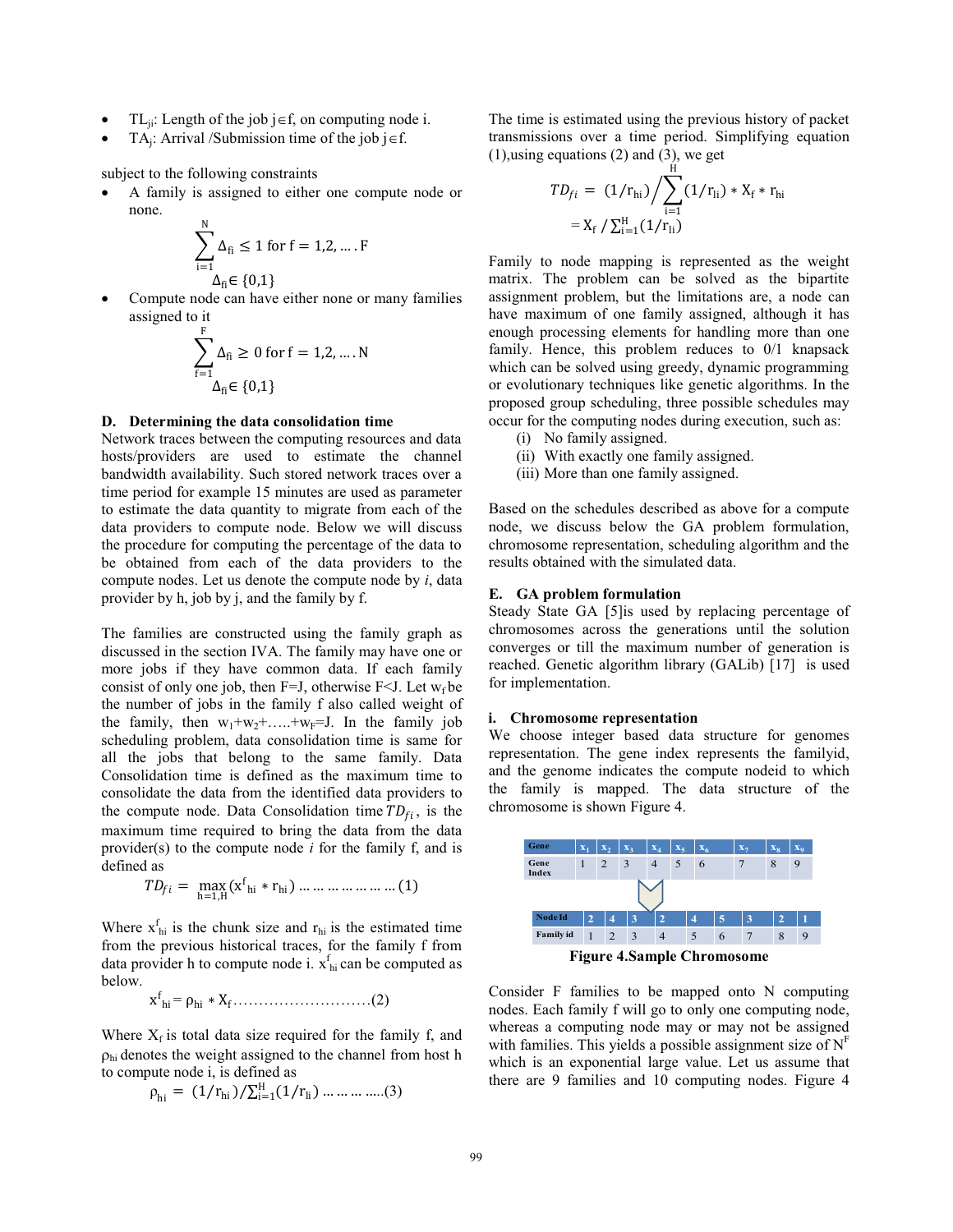represents that familyid=2 is assigned to nodeid=4, familyid=1 is assigned to nodeid=2, and so on. From the above figure it is also seen that nodeid=4 has been assigned with familyid=2 and 5; nodeid=2 has been assigned with familyid=1,4 and 8 and nodeid=6, 7, 8, 9 and 10 have not been assigned to any family.

## **ii. Evolve method**

An initial population of chromosomes are selected at random and the fitness function is applied. The fittest chromosomes are carried to the next generation based on the Steady State overlap percentage of chromosomes. The process is repeated either till the maximum preliminary runs are completed or the convergence of the objective value is achieved. In order to choose the fittest chromosomes for the next generation the operators like crossover and mutations are used. The next generation chromosomes are created by genetically mating fitter individuals of the current generation.

## **iii. Scheduling algorithm**

Table 2 describes the fitness function pseudo code and Table 3 discusses the proposed GA for scheduling the family jobs using the fitness function.

#### **Table 2. Fitness Function pseudo code**

# *Algorithm. Fitness function F pseudo code Input: Chromosome C Output: Turnaround time of the schedule*

1 Turnaround time  $T=0$ 2 For all genes in the Chromosome C perform the following steps do

- 3 read gene index f and genome value i
- 4 Compute the jobs  ${J} \in$  to f.
- 5 For all  $j \in J$  do
- 6 Estimate data consolidation time  $TD_{fi}$ , compute total jobs  $W_f$  in family f.
- 7 Compute setup time  $TS<sub>fi</sub>$ , estimated job length on node  $i$ ,  $TL_{ii}$  and arrival time TAj.
- 8 Compute the turnaround time  $TR_{ii}$  of job  $j \in J$  on computing node i.

$$
9 \qquad \qquad TR_{ji} = TD_{fi} / \hat{W}_f + TS_{fi} + TL_{ji} - TA_j
$$

$$
10 \qquad T := T + TR_{ji}
$$

- 11 end for
- 12 until end of chromosome
- 13 return T;

# **Table 3. GA for schedule discovery**

*Algorithm: Scheduling Algorithm pseudo code Input: Population, Generations, Crossover percent, Mutation percent, Gene length, Percentage of* 

# *chromosome to carry forward(P,g,c,m,l,r) Output: A Schedule for all the jobs*

- 1.Initial Run: Randomly generate population P chromosomes.
- 2.Repeat
- 3.Calculate the fitness of all chromosomes using **Fitness function F**
- 4. Arrange the population in the ascending order of fitness value
- 5. Copy the r best chromosomes to new population.
- 6. for the remaining chromosomes; perform the crossover with percent c and mutation with percent m. Copy the new off springs to new population.
- 7. Replace the current population with the new population
- 8. Until maximum generations or convergence.

#### **V. Experiments and Results**

We have used CloudSim toolkit [18] with its new capabilities for file replication, simulated object storage identifiers for the data sets to simulate the Big Data Clouds environment. We use a simulated network with computation and data storage nodes spread at several locations as shown in Table 4, depicting: (a) 4 locations CHYD, CBGL, CMUB, CDEL having 7, 6, 7 and 8 virtual computing resources. These 28 virtual compute resources provide an aggregate of 1400 processing elements.(b) 4 locations that provide 40 data storage nodes with corresponding simulated bandwidths.

The following experiments are conducted in the order described below.

 *Data consolidation Analysis:* Experiments are conducted to analyse the data transfer and consolidation timings from single site vs. the multiple replicated data sites considering the network traces over a time period.

 *Determining optimal probabilistic values of genetic operators:* Experiments are conducted to derive the optimal values of Genetic Algorithm (GA) operators for cross over, mutation and types of crossovers.

 *Comparing with match making and heuristic techniques:* The algorithm is compared with match making techniques like Data First, Compute First, and heuristics such as Simulated Annealing (SA).

 *Comparison with Non family scheduling:* The algorithm is compared with Non family i.e. without grouping the jobs.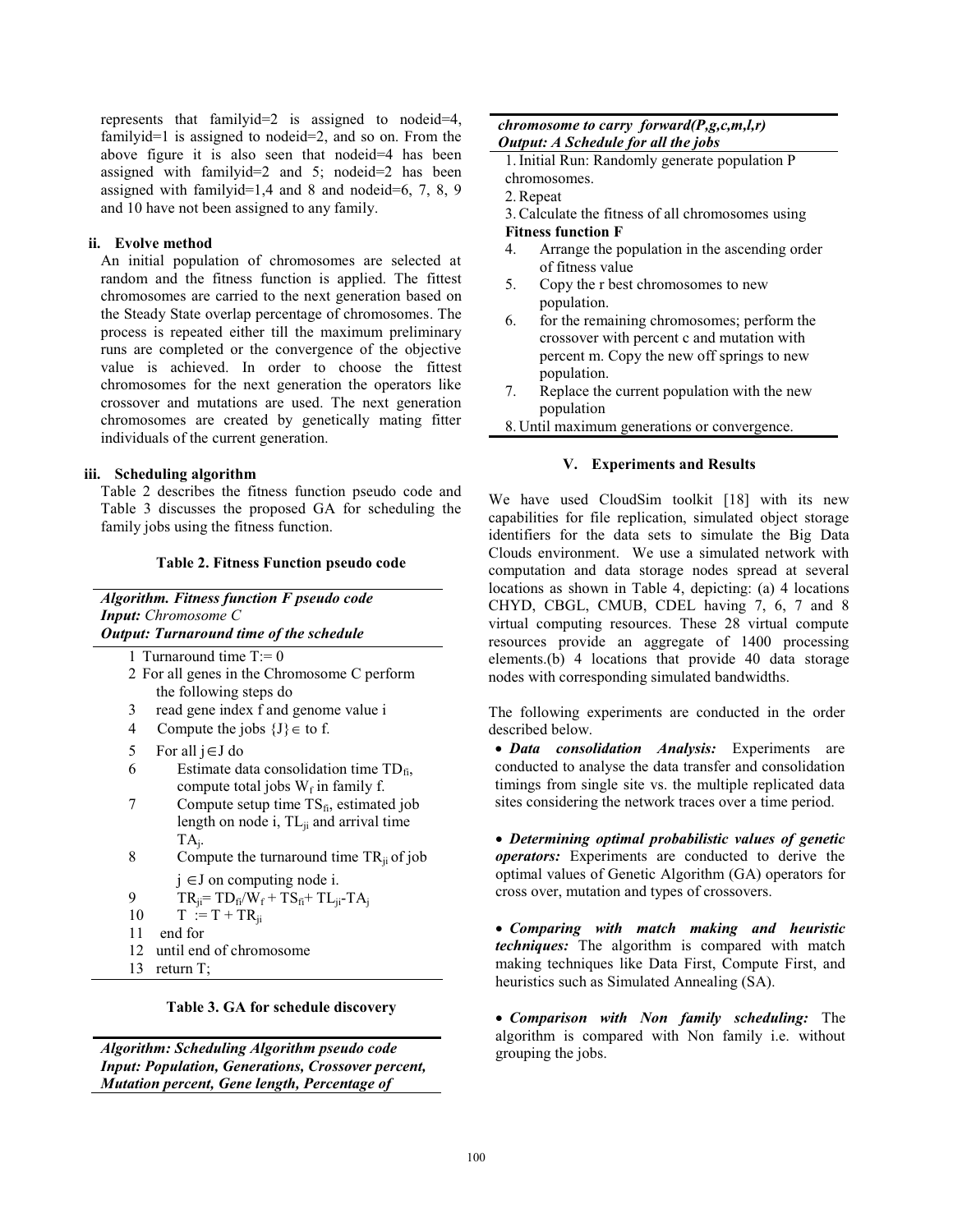| <b>Resource Name</b> | <b>Type</b>                    | <b>Virtual processing</b><br>elements/<br><b>Bandwidth</b> |
|----------------------|--------------------------------|------------------------------------------------------------|
| $CHYDI-7$ *          | Virtual<br>Compute<br>Provider | 200/100Mbps-<br>200Mbps''                                  |
| CBGL1-6              | -do-                           | 500/50<br>Mbps-<br>100Mbps                                 |
| $CMUB1-7$            | -do-                           | 400/200Mbps-<br>500Mbps                                    |
| CDEL1-8              | -do-                           | 300/20Mbps-<br>200Mbps                                     |
| $HYDS1-5$            | Virtual<br>Data<br>provider    | 0/100<br><b>Mbps</b><br>to<br>$200Mbps^{\#}$               |
| <b>BGLS1-10</b>      | -do-                           | $0/10$ Mbps to $100$<br><b>Mbps</b>                        |
| <b>MBS1-10</b>       | -do-                           | $0/256$ to 512 Mbps                                        |
| RJPS1-15             | -do-                           | $0/56$ to 128 Mbps                                         |

**Table 4. Simulated configuration of Big Data Clouds** 

*\*1-7 indicates a total of 7 numbers.* 

*#200/100Mbps-200Mbps indicate randomly generated PEs with a maximum of 200 for each compute provider, with the network channel bandwidth randomly simulated between 100Mbps to 200 Mbps.* 

*##0/100 Mbps to 200Mbps represents the randomly generated data source without computing elements, the bandwidth varying from 100 to 200 Mbps for a total of five data providers.* 

The experiment are simulated for a total of 1000 jobs with 40 virtual data providers and the network traces generated randomly between the virtual computing nodes and data providers. Based on the network traces average packet transmission times is estimated over a time period from data provider to computing nodes.

## **A. Data consolidation analysis**

Graph 1depicts the data consolidation times when the single data storage and multiple replicated storage repositories are used. The results indicate that, data migration time from replicated sites is better than from a single site.



**Graph 1. Data Transfer Times in replicated vs. Single** 

## **B. Determining the probability values for genetic operators**

The experiments are conducted to determine the genetic operators and the probability values essential for the GA operators, for an upper limit of 1000 jobs over a schedule period is discussed. Several experiments are conducted to determine the crossover operator among one point, two point, uniform, and roulette wheel. The experiments are performed by fixing the cross over and mutation operators to 0.9 and 0.01 and varying the population length and generations to study the convergence of the fitness value. The conducted experiments are shown in Table 5, the resultant fitness values from the experiments are depicted in

Graph 2.

| Exp. no       | Pop.<br>Length | of<br><b>Total</b><br>no.<br>generations |
|---------------|----------------|------------------------------------------|
| 1,2           | 100            | 100                                      |
| 3,4           | 100            | 200                                      |
| 5,6,7         | 200            | 100                                      |
| 8             | 200            | 100                                      |
| 9, 10, 11, 12 | 200            | 200                                      |

The experiments indicated in

Graph 2 determine the roulette wheel has better convergence across the generations while compared to the other genetic operators. Hence, the roulette wheel operator is selected for cross over operations for the next level experiments.



**Graph 2. Fitness value comparison for genetic operators** 

In the next step, the experiments are conducted for determining the cross over and mutation probabilities while fixing the roulette wheel cross over operator. The experiments are conducted for 200 generations, with an initial cross over probability value of 0.5, up to 0.9, with an increasing value of 0.1 in each step. The corresponding fitness values obtained are depicted in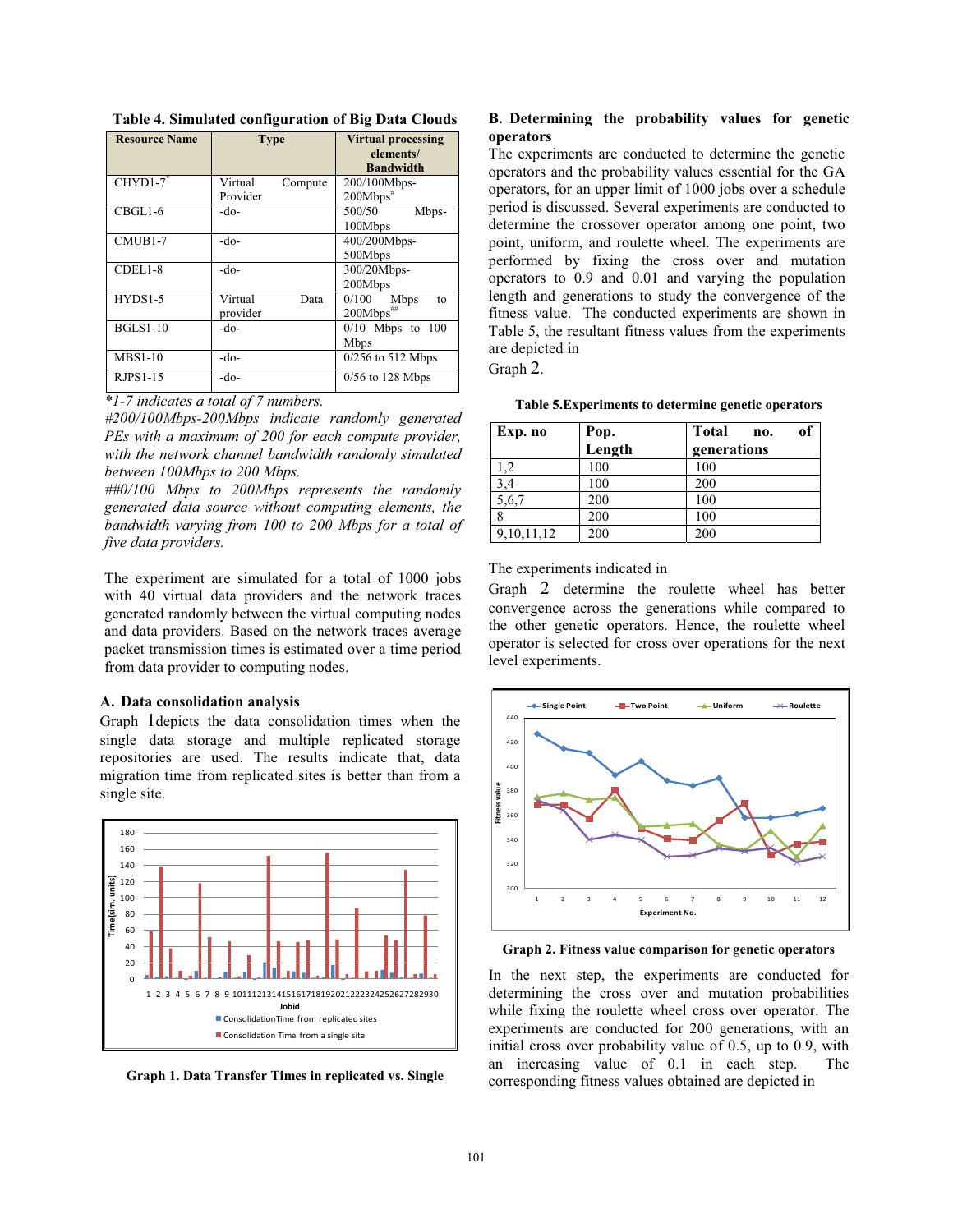Graph 3. The results indicate roulette wheel cross over operator with the probability value of 0.9 has better convergence over the other experimented probability values.



**Graph 3. Fitness value convergence across generations** 

Experiments are performed with varying mutation probabilities to determine the appropriate mutation ratio by fixing cross over operator of 0.9 and roulette wheel, the experiments shown in Graph 4 indicates with mutation probability of 0.1 has the better convergence fitness value.



**Graph 4. Mutation probability** 

# **C. Comparing with other techniques**

The proposed GA is compared with match making and heuristic techniques discussed below. Here, two types of match making techniques such as Minimum Data consolidation First and Minimum Compute First are used. Later, heuristic technique such as Simulated Annealing techniques is discussed. The obtained results are compared with the proposed GA approach which is depicted in Graph 5.



**Graph 5. Comparing GA with other techniques**

 *Minimum Data consolidation First at node –* In this mapping, a compute resource that ensures minimum data consolidation time is selected for the family.

 *Minimum Compute First –* In this mapping, a compute resource that ensures the minimum computation time is selected for the family.

 *Simulated Annealing-* In this mapping heuristics are applied by discarding the worst fit values from the current state to the next state and moving towards the best selection.

The results indicate that Minimum Compute First technique has resulted in larger makespan while compared to Minimum Data First and SA techniques. Minimum Data First and Simulated Annealing techniques have almost the same makespan value with performance better than Minimum Computer Fist technique. However, the proposed GA has resulted in minimal makespan while compared to matchmaking techniques and SA. This could be due to the natural evolution procedures of GA and fitness functions used to obtain the near optimal solution.

# **D. Performance comparison of family vs. non family scheduling**

Experiments are conducted for analyzing the turnaround times for the families and non-families from a single storage vs. replicated storage. The results depicted in Graph 6, illustrate that turnaround time is less from the replicated sites while compared to the results from the single site, which is due to the minimal data consolidations from replicated sites.

Another set of experiments are performed for analysing the turnaround times of family vs. non family scheduling. This is carried out by applying the data migration/consolidation from the replicated sites to the selected computing nodes.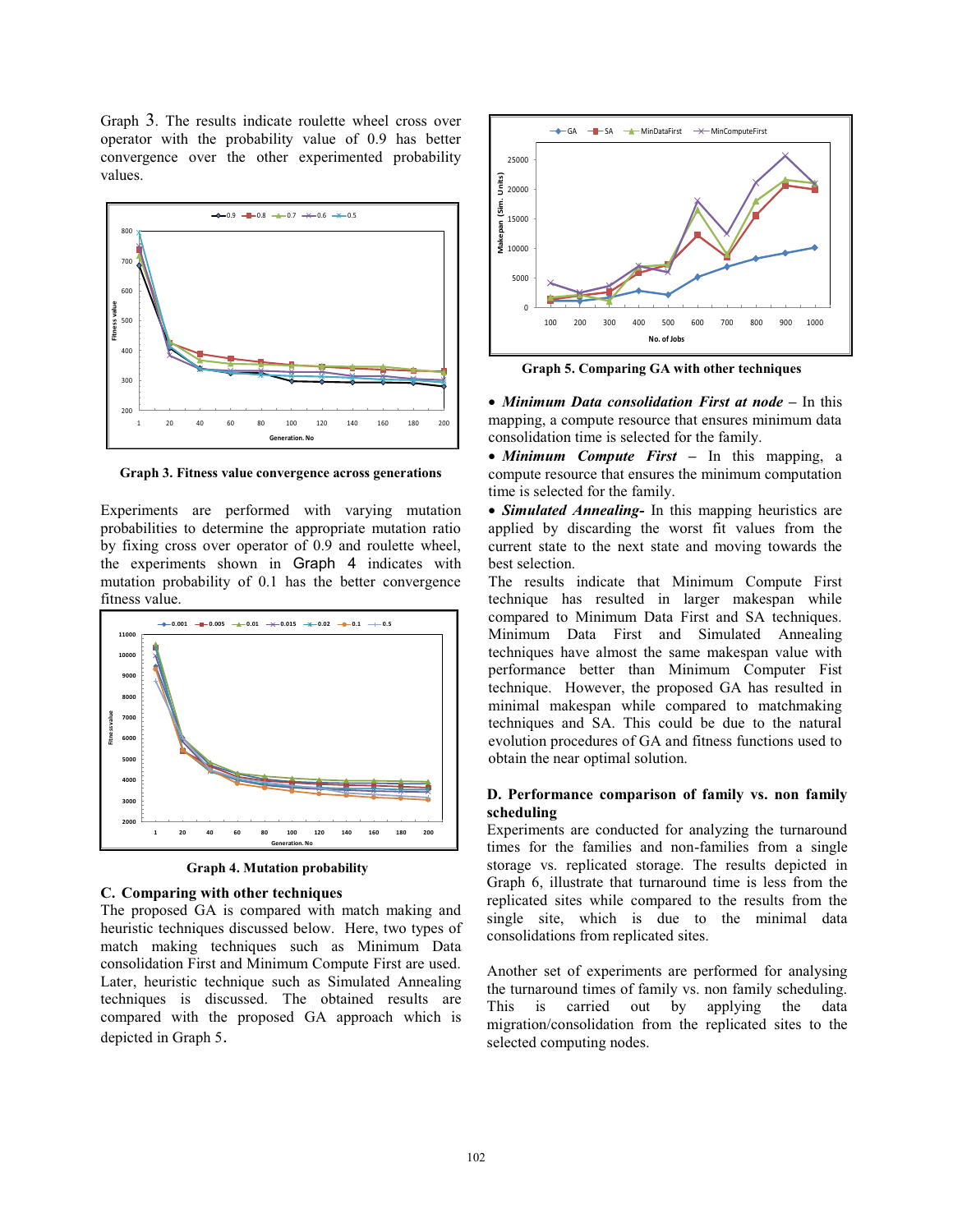

**Graph 6.Turnaround times of Non Family** 

Graph **7** illustrates, the jobs with the family grouping has resulted in minimal turnaround time while compared to the non-family. This is due to the data consolidation carried out one time for the entire family job. This would reduce the data migration overheads for each job and reduce the network bandwidth consumptions. However, for few jobs the resultant turnaround time is more while compared to non-family scheduling, which could be due to the grouping that has resulted in longer data consolidations and computing times for the jobs. The longer data consolidations is due to more numbers of jobs in the family, and the longer computing times is due to the availability of minimal computing elements at the selected compute node than actually demanded for processing.



**Graph 7. Turnaround Times for Family vs. Non Family** 

#### **VI. Conclusions and Future Work**

The proposed family/group scheduling model addresses the data intensive problems to minimize the turnaround time of the jobs where the computing and data resources are decoupled. The jobs with common data are grouped together, based on the family graph and connected components to which a parallel data approach is applied.

Steady state GA is applied to discover the optimal schedule. The results are illustrated for the both family and non-family schedules from a single site and multiple replicated sites. The results indicate that, data migration from replicated sites show performance improvement over a single site. The experiments also show that family schedule performs better over the non-family schedule, whenever the grouped jobs do not exceed the available node capacity.

The connected components of the graph are used for grouping, which is a compute intensive process. In future, it is proposed to use Rough Set theory for the grouping. The algorithm is tested with time shared scheduling policy. In future the studies would be conducted on space mechanisms such as buddy system, DHC (Distributed Hierarchical Control), Ouster out matrix, and bin packing. The algorithm would be modified to map the family job to the node where data is already present, which would eliminate the data consolidation time.

The system throughput is decreased while the family capacity exceeds the available node capacities. Hence, a study is required to schedule such families, by adding a penalty to the total compute time, so that the better node could be selected for scheduling. This paper addresses the migration of the data based on network traces over a time period; however, a detailed study is required to train the system for different network traffic conditions. The proposed algorithm can be extended for deadline and budget constraints. Presently, the model executes the jobs after the data is consolidated for the family; however, the studies can be conducted for the execution soon after the data for the job is made available.

#### ACKNOWLEDGMENT

We express our thanks to Prof. Hrushikesh Mohanty, and Prof. Rajeev Wankar from University of Hyderabad, India for providing the valuable guidance. We express thanks to Dr. Sudheer Reddy of ADRIN for discussion on GA. We thank Smt. GeetaVaradan, Director ADRIN for her support and encouragement in pursuing the research.

#### **REFERENCES**

- [1] M. D. Assuncao, R. N. Calheiros, S. Bianchi, M. A. S. Netto, and R. Buyya, Big Data Computing and Clouds: Trends and Future Directions, Journal of Parallel and Distributed Computing, Available online 27 August 2014, DOI: 10.1016/j.jpdc.2014.08.003
- [2] Apache MapReduce, http://hadoop.apache.org/docs/stable/mapred\_tutorial.html( 11.06.2014).